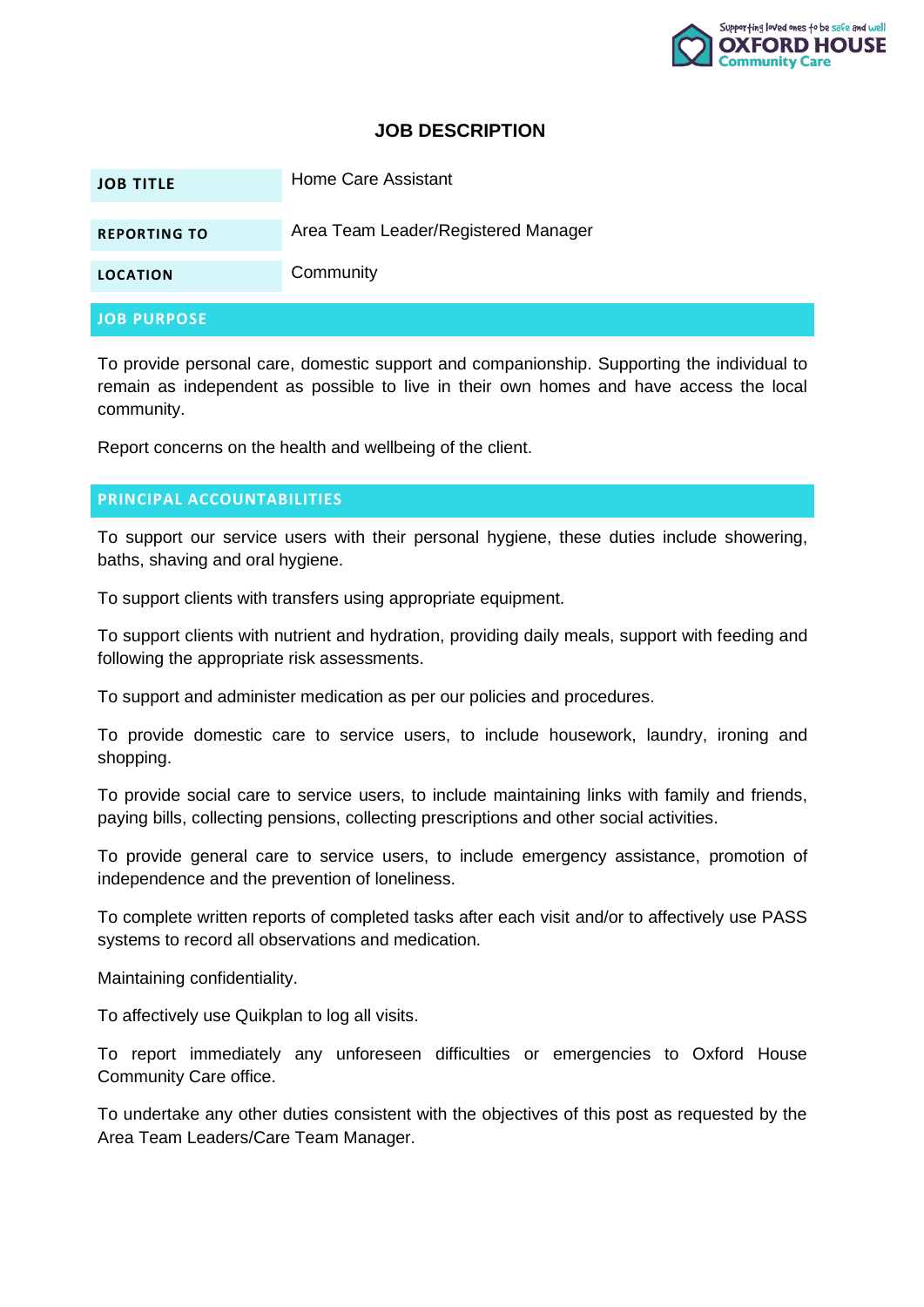

# **PERSON SPECIFICATION**

### **ESSENTIAL REQUIREMENTS:**

### **Training to be completed within the first 12 weeks. Refresher training to be completed annually.**

Induction training, working towards the Care certificate standards:

- 1. Understand your role
- 2. Your personal development
- 3. Duty of care
- 4. Equality and diversity
- 5. Work in a person centred way
- 6. Communication
- 7. Privacy and dignity
- 8. Fluids and nutrition
- 9. Awareness of mental health, dementia and learning disabilities
- 10. Safeguarding adults
- 11. Safeguarding children
- 12. Basic life support
- 13. Health and safety
- 14. Handling information
- 15. Infection prevention and control

**Medication** 

Safe Moving & Handling

## **SKILLS AND APTITUDES**

Good care skills that offer a flexible approach.

Good communication skills.

An ability to work as part of a team.

An ability to enable the service user to live as independently as possible and make the most of the environment in which they live.

The ability to prioritise.

Methodical and orderly approach to recording observations via the care apps.

Good time management.

Personal and professional self-presentation.

The ability to assume a responsible role